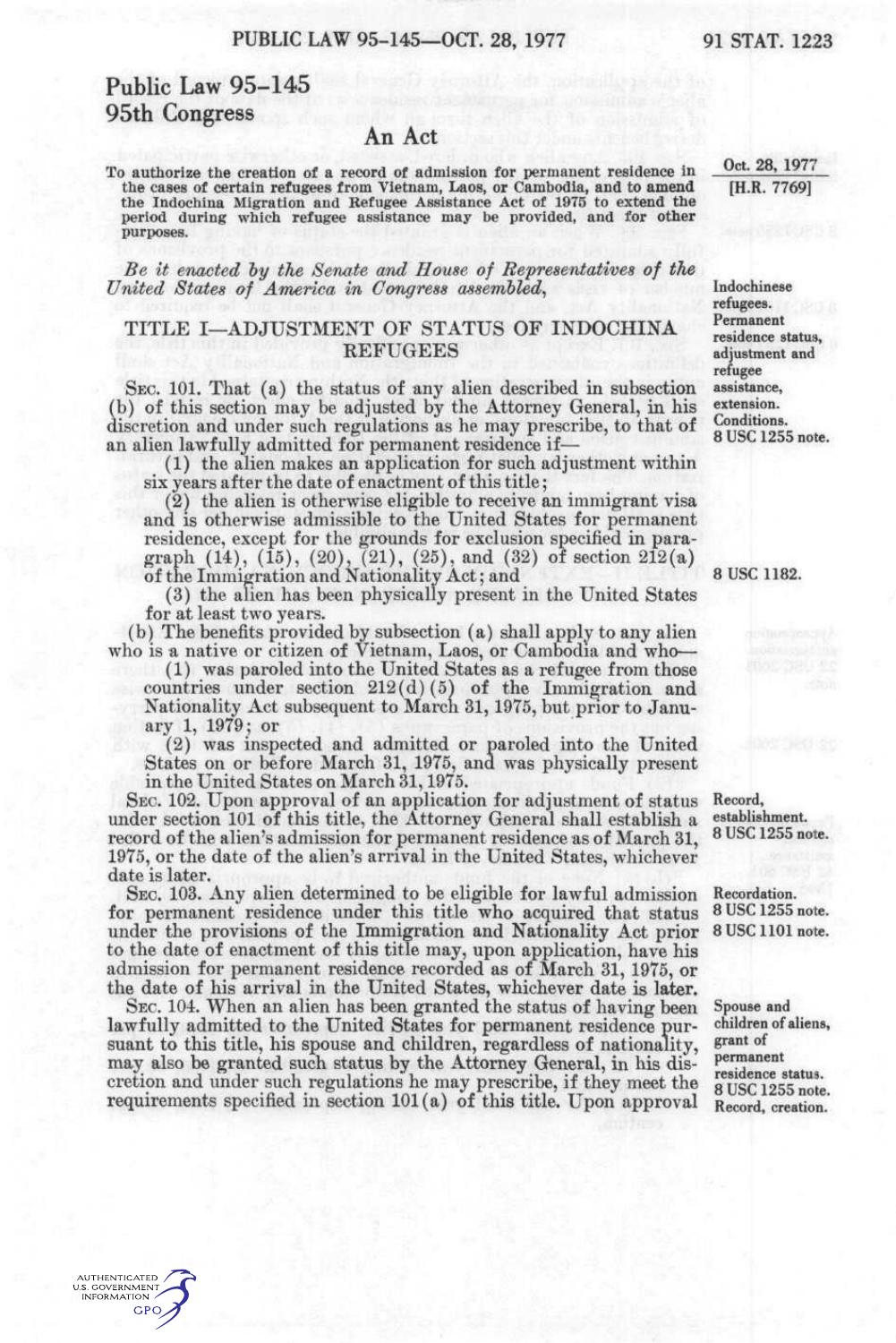of the application, the Attorney General shall create a record of the alien's admission for permanent residence as of the date of the record of admission of the alien through whom such spouse and children derive benefits under this section.

Ineligibility. SEC. 105. Any alien who ordered, assisted, or otherwise participated 8 USC 1255 note. in the persecution of any person because of race, religion, or political in the persecution of any person because of race, religion, or political opinion shall be ineligible for permanent residence under any provision of this title.

8 USC 1255 note. SEC. 106. When an alien is granted the status of having been lawfully admitted for permanent residence pursuant to the provisions of this title the Secretary of State shall not be required to reduce the number of visas authorized to be issued under the Immigration and 8 USC 1101 note. Nationality Act, and the Attorney General shall not be required to charge the alien any fee.

8 USC 1255 note. SEC. 107. Except as otherwise specifically provided in this title, the definitions contained in the Immigration and Nationality Act shall apply in the administration of this title. Nothing contained in this title shall be held to repeal, amend, alter, modify, effect, or restrict the powers, duties, functions, or authority of the Attorney General in the administration and enforcement of the Immigration and Nationality Act or any other law relating to immigration, nationality, and naturalization. The fact that an alien may be elegible to be granted the status of having been lawfully admitted for permanent residence under this title shall not preclude him from seeking such status under any other provision of law for which he may be eligible.

## TITLE II—EXTENSION OF THE INDOCHINA MIGRATION AND REFUGEE ASSISTANCE ACT OF 1975

SEC. 201. Section 2 of the Indochina Migration and Refugee Assistance Act of 1975 is amended to read as follows:

"Sec. 2.  $(a)(1)$  Subject to the provisions of subsection  $(b)$ , there are authorized to be appropriated, in addition to amounts otherwise available for such purposes, such sums as may be necessary for carrying out the provisions of paragraphs  $(3)$ ,  $(4)$ ,  $(5)$ , and  $(6)$  of section 2(b) of the Migration and Refugee Assistance Act of 1962 with respect to aliens who have fled from Cambodia, Vietnam, or Laos.

"(2) Funds appropriated under this Act shall be made available to State or local public agencies to reimburse them for the non-Federal share of costs under titles IV and XIX of the Social Security Act for the provision of cash or medical assistance to aliens who have fled from Cambodia, Vietnam, or Laos.

"(b) (1) None of the funds authorized to be appropriated by subsection (a) may be available for obligation after September 30, 1981.

"(2) The amount of assistance (including the amount of reimbursement as described in subsection  $(a)(2)$ ) provided to a State or local public agency under section 2(b) of the Migration and Refugee Assistance Act of 1962 for the purpose of providing cash or medical assistance to aliens who have fled from Cambodia, Vietnam, or Laos may not exceed—

 $(A)$  for the fiscal year ending September 30, 1979, 75 per centum, and

"(B) for the fiscal year ending September 30, 1980, 50 per centum, and<br> $\frac{60}{100}$  for

"(C) for the fiscal year ending September 30, 1981, 25 per centum,

Appropriation authorization. 22 USC 2601 note.

22 USC 2601.

Funds for cash or medical assistance. 42 use 601, 1396.